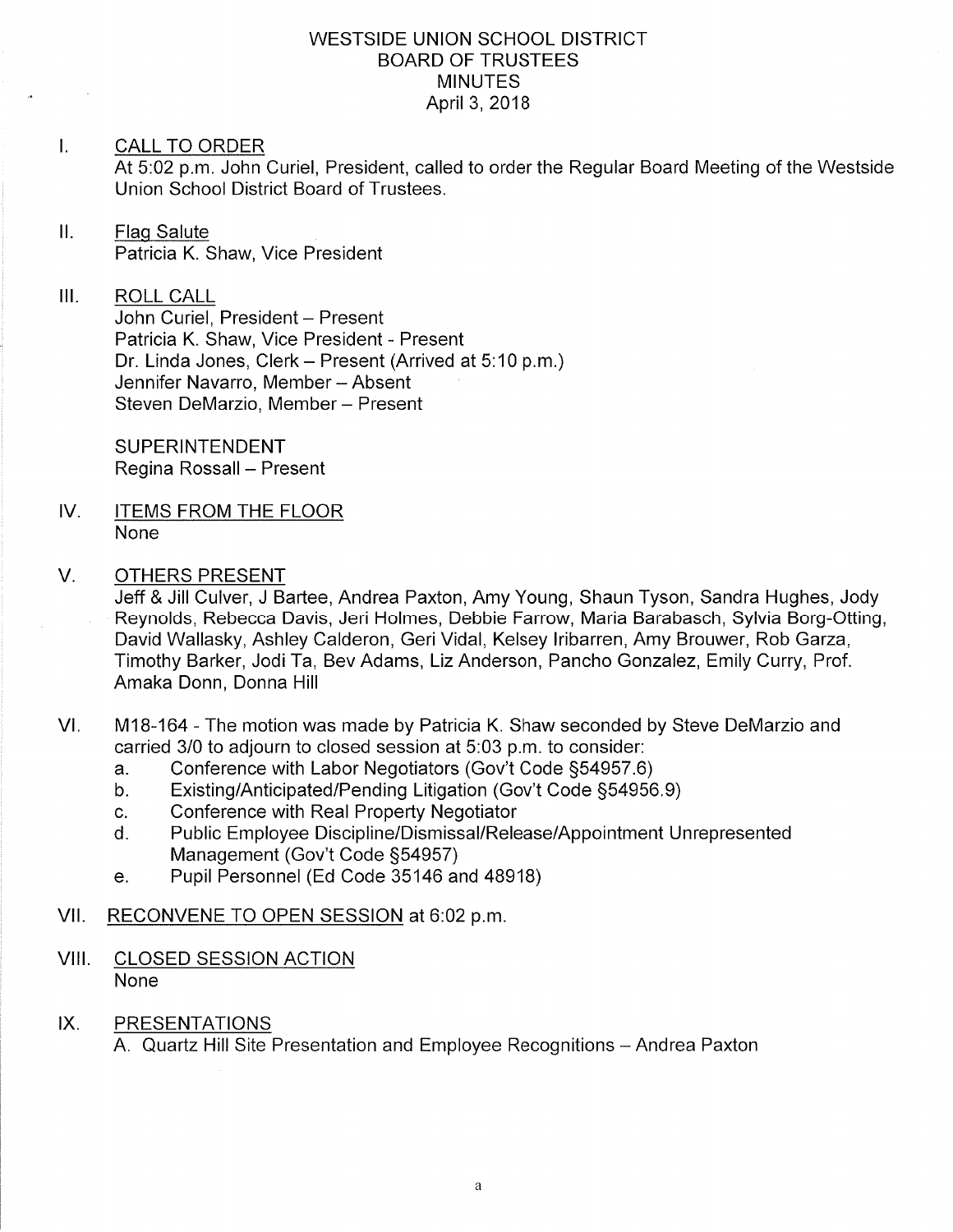Minutes Regular Board Meeting

 $A_{-}$ 

# April 3, 2018<br>X. HEARING SESSION/STAFF REPORTS

- Board Comments
	- Steve DeMarzio:
	- Quartz Hill, great job as always. I am glad you highlighted your chronic absenteeism data and ways to address it. Ms. McMillan, that was a very thorough presentation on your LCAP Goals. I have a special place for Quartz Hill; my children attended and my granddaughter currently attends Quartz Hill.
	- . Congratulations to Gregg Anderson Academy on becoming a2018 California Distinguished School
	- Last Tuesday, AVSBA had a superintendents' forum at its monthly meeting. The panel spoke about how their programs prepare students for the high school. Gina did a fine job showcasing WUSD's programs.
	- . Gina is a pillar of the community and should be commended for all the work she does.
	- I hope everyone had a great Spring break.
	- Linda Jones:
	- . Great Job, Quartz Hill, on your presentation.
	- . I would like to congratulate Gregg Anderson on becoming a California Distinguished School.

Patricia K. Shaw:

. lf I had children or grandchildren in elementary school, I would like them to attend Quartz Hill. Nice job on your presentation this evening.

John Curiel.

- . Welcome back
- . Congratulations to all our staff who received service pins this evening.
- . Quaftz Hill, well done on your presentation. Ms. McMillian, a thorough presentation. Thank you, teachers, for doing a great job; you are everyday heroes and we appreciate you.

#### B. Staff Reports:

- 1. Assistant Superintendent Administrative Services Shawn Cabey
	- a. Quartz Hill, great job as always. Nice to see you went to the Museum of Tolerance. lt's never too early to learn about tolerance. b. I just heard that the City of Atlanta had a ransom attack.
	-
- 2. Assistant Superintendent Educational Services Marguerite Johnson
	- a. There is a lot of experience teaching at Quartz Hill. Andrea, thank you for your presentation. Quartz Hill is one of our schools piloting our MTSS program.
	- b. Testing will start next week and run through May.
- 3. Deputy Superintendent Robert Hughes
	- a. Wonderful job, Quartz Hill; you are a wonderful staff. Congratulations to your staff who received service pins; you have many years of experience at your site.
	- b. We will be having a job fair on Saturday, April 7, 2018, at the District Office.
	- c. We will be having a WAVE meeting and a McDonalds Dine-Out Night on
- Wednesday, April 11, 2018.<br>4. Superintendent Regina Rossall

Mrs. Rossall reviewed the following items with the Trustees:

- a. Quartz Hill, great job on your presentation this evening. I enjoyed looking at your data.
- b. Donnelle, nice job on what you are doing in counselling.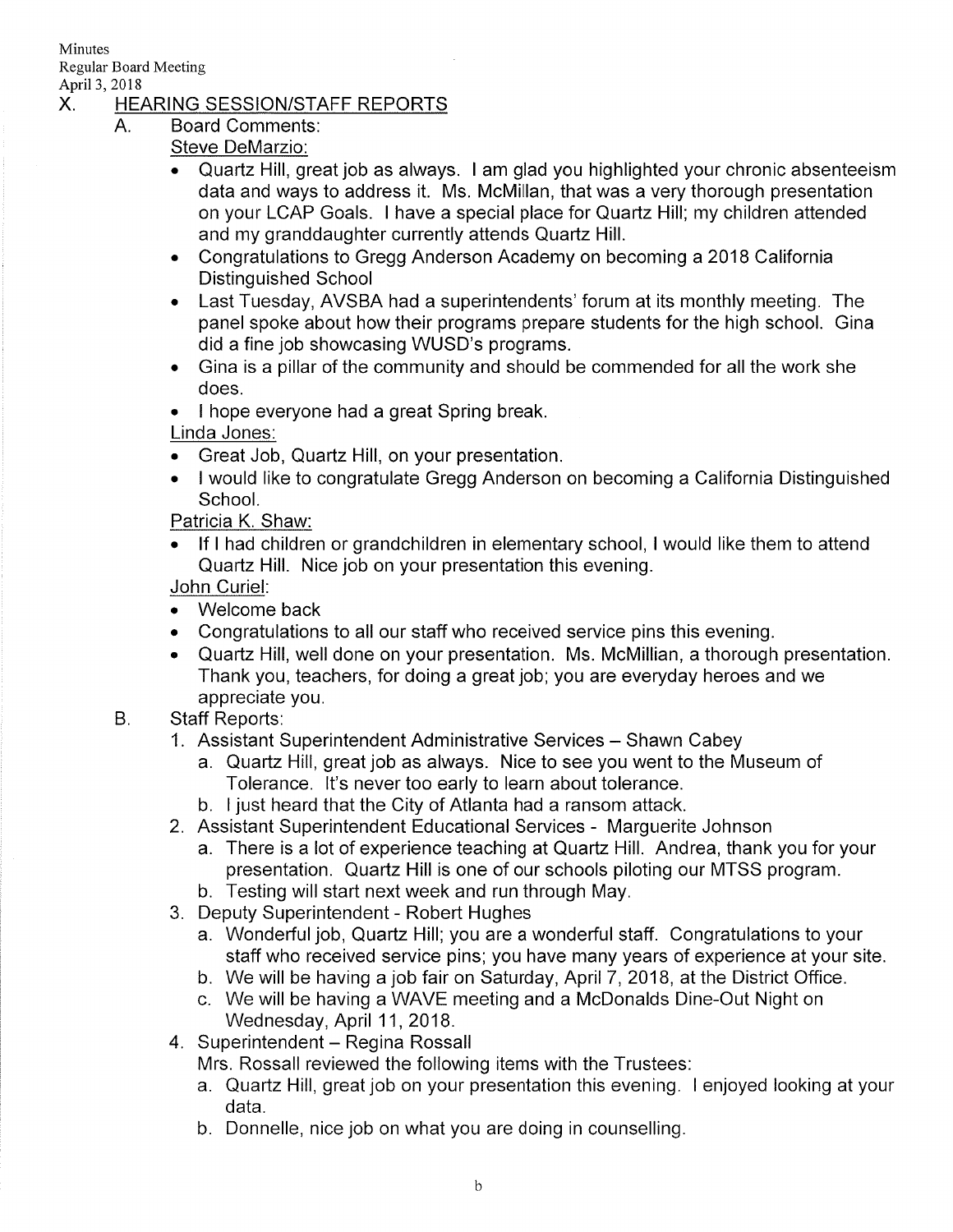- c. Congratulations to everyone who received a service pin this evening. d. Congratulations to our counseling staff on approval of their sites SPARC.
- 
- e. Congratulations, Gregg Anderson, on being named a California Distinguished
- f. On April 14, we are going to have a community workshop on safety. This will be in conjunction with the Wellness Fair at Joe Walker. The meeting will be from  $8:00$  a.m.  $-9:30$  a.m.
- g. Under the new regulations from the state chronic absenteeism is 10%, which is 1B absences. We have some students who need to work on absenteeism.

#### XI **RECESS**

xil RECONVENE TO OPEN SESSION at 6:45 p.m

#### xilt PERSONAL APPEARANCES

- A. Westside Union Teachers Association Representative Bob Dunham, President
- California School Employee Association Representative Jeri Holmes, President  $B<sub>1</sub>$ 
	- CSEA would like to thank the Board for their appreciation and we look forward to meeting with the district on negotiations for the 2018-19 school year.
- Parent Teachers Association Representative  $C_{\cdot}$
- WAVE Representative Jennifer Navarro and Robert Hughes D.
	- . The next meeting is Wednesday, April 11,2018, at 6:30 p.m. in Room 4 at the District Office.
	- McDonalds Dine-Out on Wednesday, April 11, 2018, from  $4:00$  p.m.  $-7:00$  p.m. at Ave. N and 50<sup>th</sup> St. W. and Ave L and 30<sup>th</sup> St. W.
- XlV. ITEMS FROM THE FLOOR Continued
	- . Shaun Tyson Severe Student Behavior

#### PUBLIC HEARING XV

- A. A hearing to receive public input on the Westside Union School District Reopeners to Westside Union Teachers Association (WUTA) for the 2018-19 school year opened at 6:54 p.m. and closed at 6:55 p.m.
- B. A hearing to receive public input on the California School Employees Association (CSEA) Reopeners to Westside Union School District for the 2018-19 school year opened at 6:55 p.m. and closed at 6:56 p.m.
- C. A hearing to receive public input on Westside Union School District Reopeners to California School Employees Association (CSEA) for the 2018-19 school year opened at 6:56 p.m. and closed at 6:57 p.m.
- D. A hearing to receive public input on the School Facilities Need Analysis opened at 6.57 p.m. and closed at 6:58 p.m.

# XVI. BUSINESS SESSION

- 
- A. Organizational/Governance<br>1. M18-165- Item 1. Approval of the agenda of the Regular Board Meeting of April 3, 2018, as submitted. The motion was made by Steve DeMarzio seconded by Patricia K. Shaw and carried 410.
- 2. M18-166 ltems 2a-29. The motion was made by Linda Jones seconded by Patricia K. Shaw and carried 410 to approve the consent agenda.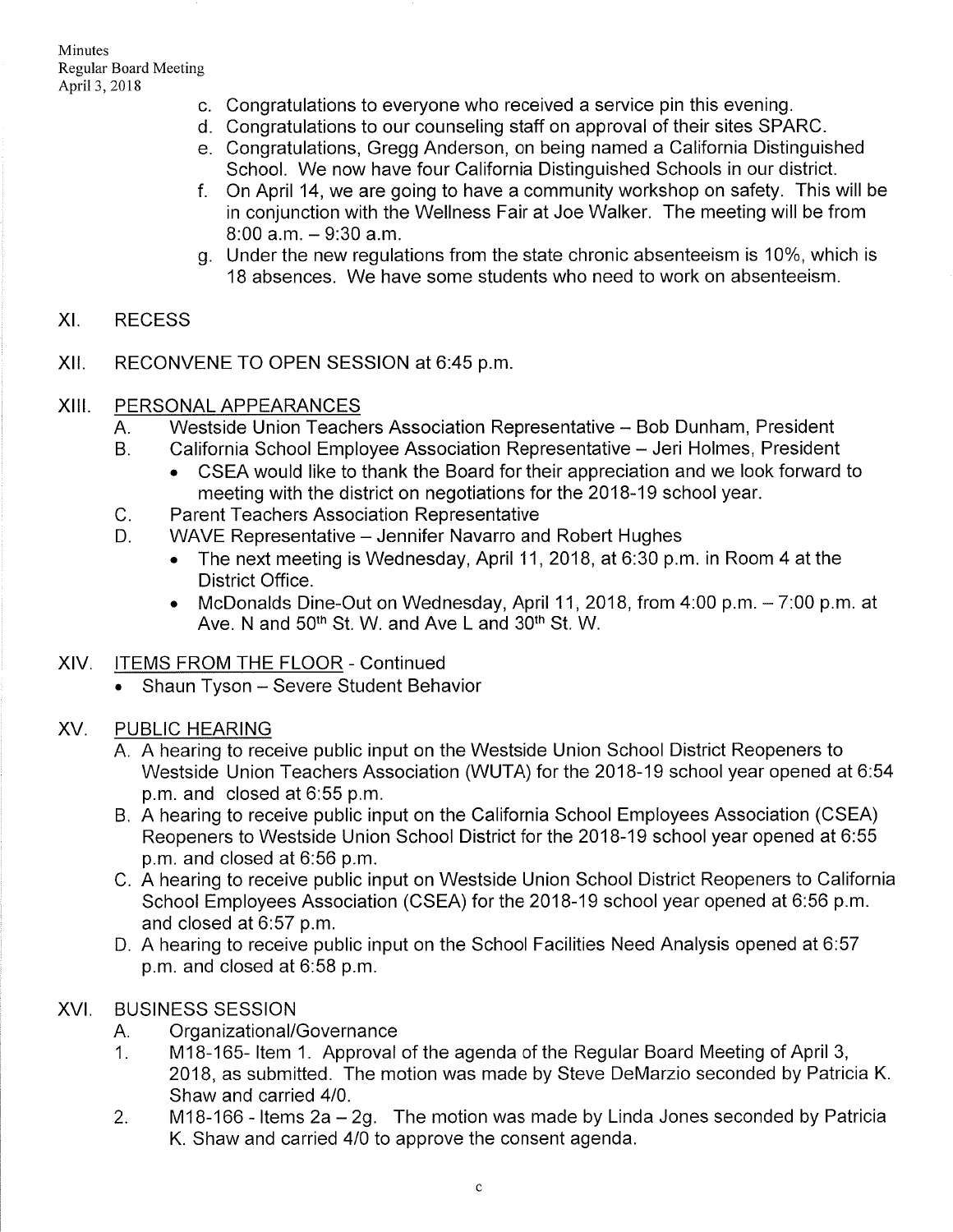- April 3, 2018<br>
2a Minutes of the Regular Meeting on March 20, 2018 Revised<br>
2b Fundraising Authorization<br>
2c Williams Uniform Complaint Quarterly Report<br>
2d Personnel Report<br>
2e Purchase Orders
	-
	-
	-
	-
	-
	-
	- 2f Consultant/Contract Agreement Schedule<br>2g Conference/Workshop Schedule<br>3. M18-167 Item 3. The motion was made by Steve DeMarzio seconded by Patricia K. Shaw and carried 410 to approve Resolution 18-41, Biennial Governing Board Member Elections – November 6, 2018<br>4. M18-168 - Item 4. The motion was made by Patricia K. Shaw seconded by Steve
	- DeMarzio and carried 410 to approve the Fees for Governing Board Member Election,
	- November 6, 2018.<br>5. ltem 5 Discussion Item
		- . Board Governance

# XVII. EDUCATIONAL SERVICES

- 6. M18-169 Item 6. The motion was made by Steve DeMarzio seconded by Patricia K. Shaw and carried 410 to approve the first reading of the revised Board Policies, Administrative Regulations and Exhibits:
	- BP/AR 0000, Vision
	- E 0420.41 Charter School Oversight
	- . BP/AR 1312.3, Uniform Complaint Procedures
	- . BP/AR 5022, Student and Family Privacy Rights
	- . BP/E 5145.6, Parental Notifications
	- . BP 6162.5, Student Assessment
	- $\;\;\;\;$  BP/E 6161.1, Selection and Evaluation of Instructional Materials
	- . BP/AR 6171, Title 1 Programs

# XVIII. PERSONNEL

- 7. M18-170 Item 7. The motion was made by Patricia K. Shaw seconded by Steve DeMarzio and carried 410 to approve the Westside Union School District Reopeners to Westside Union Teachers Association (WUTA) for the 2018-19 school year.
- M1B-171 ltem 8. The motion was made by Steve DeMarzio seconded by Linda Jones and carried 410 to approve the California School Employees Association (CSEA) Reopeners to Westside Union School District for the 2018-19 school year.  $8<sub>1</sub>$
- M18-172 ltem 9. The motion was made by Linda Jones seconded by Steve DeMarzio and carried 410 to approve the Westside Union School District Reopeners to California School Employees Association (CSEA) for the 2018-19 school year.  $9<sub>1</sub>$
- M18-173 ltem 10. The motion was made by Steve DeMarzio seconded by Patricia K. Shaw and carried 410 to approve the Provisional lntern Permit (PlP). 10

# XIX. BUSINESS

- 11. M18-174 Item 11. The motion was made by Linda Jones seconded by Steve DeMarzio and carried 410 to approve Resolution 18-42, School Facilities Need Analysis
- M1B-175 ltem 12. The motion was made by Linda Jones seconded by Steve DeMarzio and carried 4/0 to approve Resolution 18-43, Imposing Elementary School District Level I Fees with Fee-sharing Agreement; Approval of CEQA Exemption. 12